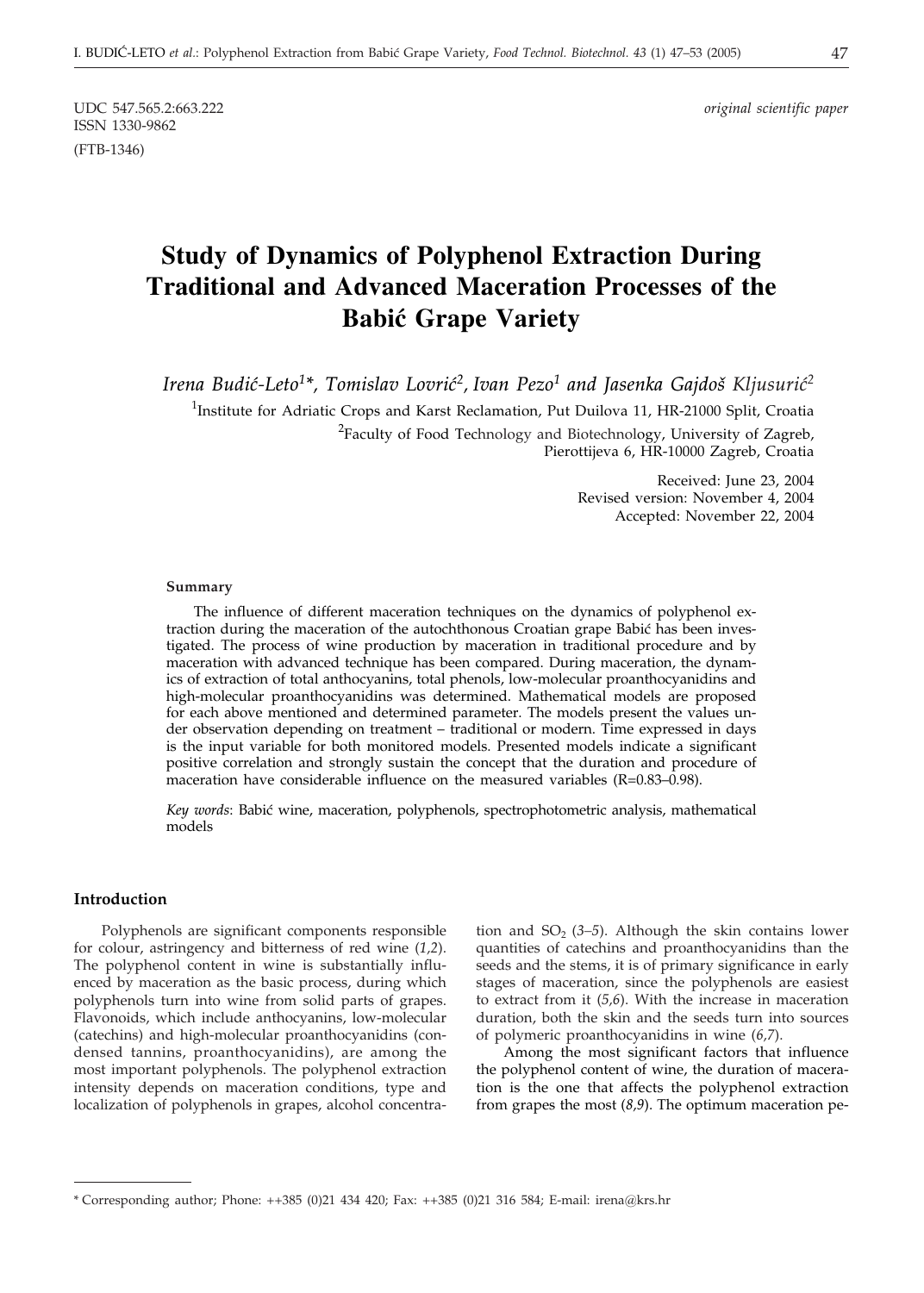riod depends on the type of wine one wishes to produce, *i.e*. on the character of the future wine (*10*). Extended maceration is known to cause an increase in catechin and proanthocyanidin content in wine. Thus, extended maceration has a positive impact on creation of anthocyanin-tannin complex, which is responsible for the definition and stability of the colour of red wine (*11*). Namely, soon after their release from grape skins, free anthocyanins take part in formation of polymer compounds with other polyphenols, mainly with catechins and proanthocyanidins (*12,13*). However, since catechins and proanthocyanidins are simultaneously responsible both for astringency and bitterness of wine, the wines made through extended maceration are more astringent and have a more stable colour than those produced through shorter maceration.

In the standard production of the red wine, traditional maceration process is applied, in which the punching of pomace is done several times a day, while in the advanced production vinification in horizontal or vertical rototanks or macerators is used.

The objective of the performed research was to determine the influence of the traditional and advanced maceration procedures on the dynamics of extraction of low-molecular and high-molecular proanthocyanidins, total phenols and total anthocyanins from the Babić variety grape. Spectrophotometric analysis methods were applied in research. The research findings were statistically processed by means of variance analysis and the LSD test. Matematical models are proposed for each measured parameter.

## **Materials and Methods**

The vintage was made in the Primošten vineyard area on locations for production of the high-quality Babić wine on September 19, 2001. The grapes were harvested when technologically ripe, containing 21.1 % of sugar and  $7.45$  g/L of total acidity.

High-quality wine of the Babić variety from the littoral, karstic (distinctly rocky) region in southern Croatia (Dalmatia, the Primošten vineyard area) is produced on small-scale family farms by traditional maceration. In addition, the high-quality Babić wine is made by contemporary vinification technique for maceration of red wine on industrial scale.

#### *Traditional maceration procedure*

A representative sample of 150 kg of grapes was used for the traditional maceration test, selected by random sampling. The grapes were crushed and destemmed immediately after the harvest and  $SO<sub>2</sub>$  (100 mg/kg) of grapes) was added. The sulphited pomace was homogenized and divided into three 70-L vessels, so that each vessel contained 50 kg of pomace. The maceration process was performed in a closed vessel at the temperatures from 19 to 29 °C. Fermentation went on spontaneously (with no selected yeasts added), while temperature was not controlled. The pomace was punched every seven hours during the course of the day, during which it was well mixed. Maceration lasted for 11 days. The sam-

ples for analysis were taken every other day, with parallel measurements of temperature and sugar content.

# *Advanced maceration procedure*

Maceration was performed in a horizontal macerator (»vinimatic«), with 1500 kg capacity, in the winery of Vinoplod-Vinarija d.d. Šibenik. Each day the macerator was turned sideways two to three times, and then again to the other side. Samples for the analyses were taken from the macerator after its turning every twelve hours, with simultaneous measuring of temperature and sugar content. Maceration took 68 hours and was stopped when the sugar content reached the value of zero Babo (content of sugar in %).

# *Analysis of polyphenol compounds*

Total phenols were determined with the standard AOAC method (*14*). Concentration of total phenols is expressed in mg/L of the gallic acid equivalent.

Total anthocyanins were determined according to the method of Rigo *et al.* (*15*)*.* Concentration of total anthocyanins is expressed in relation to malvidin-3-monoglucoside chloride (mg/L). The RSD of the method is 1.39 %.

The vanillin index served to determine catechins and proanthocyanidins reacting with the vanillin, according to the optimized and controlled vanillin-HCL method (*16*), by following the optimized conditions as described by Rigo *et al.* (*15*). Concentration of compounds determined by the vanillin index was calculated using the calibration curve with the (+)-catechin and expressed in mg/L. The vanillin index is more sensitive to catechins (monomers) and oligomeric proanthocyanidins than to high-molecular proanthocyanidins. The RSD of the method is 3.54 %.

Proanthocyanidins were determined by the very specific Bate-Smith reaction of splitting the interflavanoid link of proanthocyanidins with catalyzed acids according to the method of Rigo *et al.* (*15*), and then measured as a part that transforms into cyanidin (*17*)*.* This method is more sensitive to high-molecular proanthocyanidins than to flavan-3-ol monomers and oligomers.

#### *Modeling and analysis*

The experimental data obtained during monitoring of traditional and advanced maceration procedures served in preparation of mathematical models for the observed variables (total anthocyanins*,* vanillin index, proanthocyanidins, total phenols, and reducing sugar) according to Reynier *et al.* (*18*) and Hammer *et al.* (*19*).

Two models are proposed, the first based on the experimental data obtained by the traditional maceration method (traditional model; TM), and the second derived from the experimental data obtained by the advanced maceration method (advanced model; AM). Variable i, where i=1, has been used for the TM model, whereas i=2 serves for the AM model. In both models total anthocyanins, vanillin index, proanthocyanidins, total phenols and reducing sugar were observed as output (predictor) variable (y), while the input variable (regressor) denoted time expressed in days (x).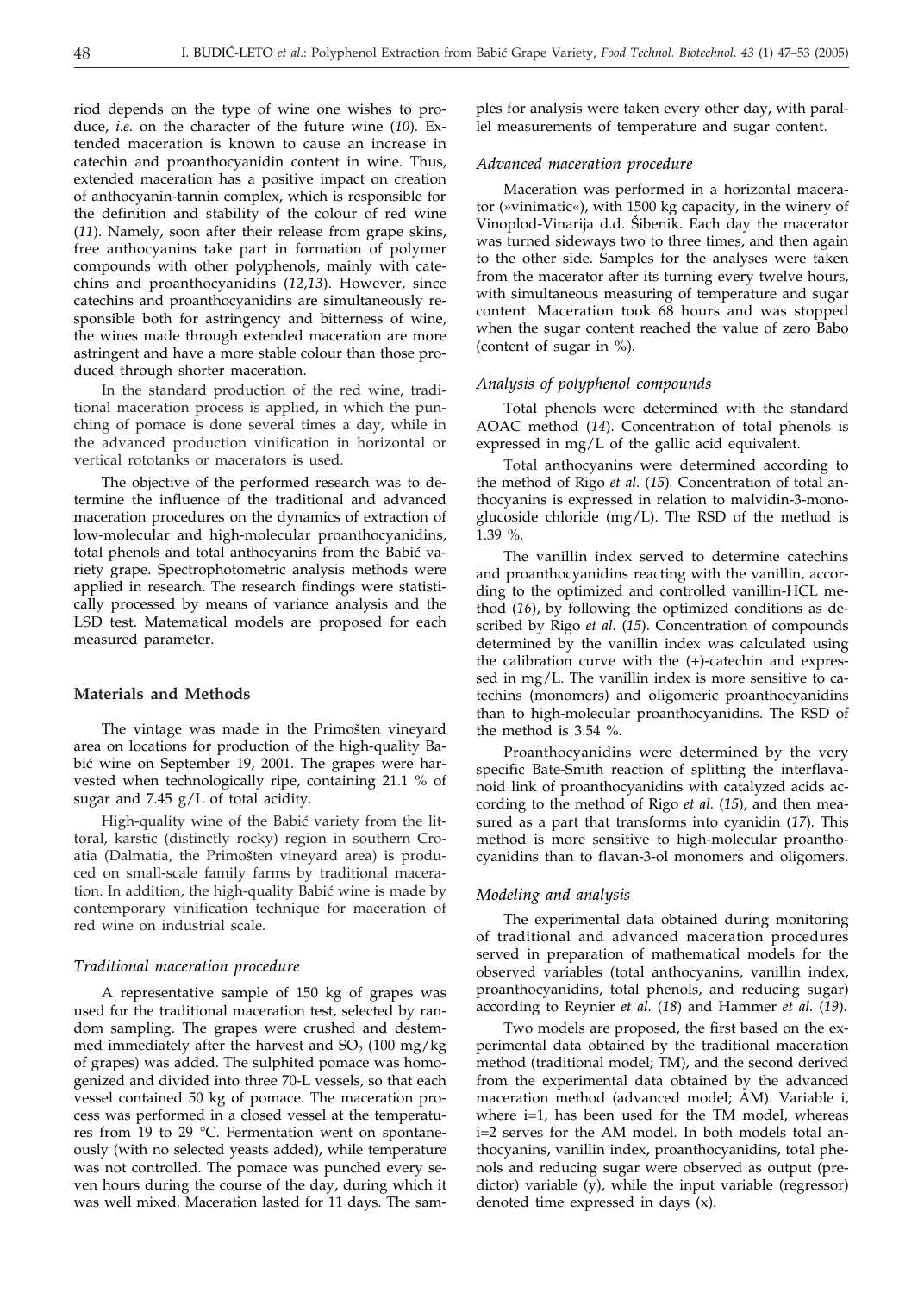$$
y_{in} = (a_{1i}x_{i1}^2) + (a_{2i}x_{i2}) + a_{3i} + e_{i1}
$$
 / 1/

 $y_{i1}$  = total anthocyanins<sub>i</sub>  $y_{i2}$  = vanillin index<sub>i</sub>  $y_{i3}$  = proanthocyanidins<sub>i</sub>  $v_{i4}$  = total phenols<sub>i</sub>  $y_{i5}$  = reducing sugar<sub>i</sub>  $n =$  number of output variables (n=5)  $x = observed time (days)$  $e_i = error$ 

The model parameters according to the Equation 1:  $a_1$ ,  $a_2$ ,  $a_3$ , are constants obtained by minimization of the variance between experimental data and the models (according to the least-squares method) for n=2, 3, 4. For the models where n=1 or 5, the proposed models are polynomials of degree 2 that can describe experimental data with minimal variation. The constants for the proposed equations of the models  $a_1$ ,  $a_2$ ,  $a_3$  are given in Table 1, while the very equations are shown in captions of Figs. 1–5.

# **Results and Discussion**

#### *Traditional maceration procedure*

The results of the dynamics of total phenol extraction, total anthocyanins, low-molecular and high-molecular proanthocyanidins during an 11-day traditional maceration treatment are shown in Table 2. The Fisher quotient and p-values of the analysed classes of polyphenols from three repeated processes are presented in Table 3, which shows no significant difference (p>0.05) in compound concentrations among fermentation tanks.

An increase of the vanillin index was observed during the eleven-day maceration. The highest increase in concentration of low-molecular proanthocyanidins was noted from the third (776 mg/L) to the fifth (1341 mg/L) day of maceration.

A significant variance in concentrations of high-molecular proanthocyanidins was determined from day five to day seven, from day seven to day nine, and from day nine to day eleven (p<0.001). High-molecular proanthocyanidins were present in significantly higher concentrations than low-molecular proanthocyanidins. There was an exceptional reversal to this on the fifth day of maceration, when the high-molecular proanthocyanidin concentration (1191 mg/L) was lower than that of low-molecular proanthocyanidins (1341 mg/L). This is probably a consequence of slower extraction of high-molecular proanthocyanidins from grape skin and seeds. Due to their presence mostly in seeds, the release of proanthocyanidins is slower, depending on migration speed of vacuoles toward cell walls, and is aided by the action of alcohol. Namely, it has been determined that alcohol has a significant effect on the membranes of living cell seeds (*20*)*.* As the maceration period gets longer, seeds turn into a significant source of proanthocyanidins (*21*)*.*

Table 1. Model constants for construction of mathematical models for the traditional maceration treatment (TM) and the advanced maceration treatment (AM) in the production of Babić wine

| Model TM (for $i=1$ )                             |                         |                   |                 |        |
|---------------------------------------------------|-------------------------|-------------------|-----------------|--------|
|                                                   | $a_{in}$ (mg/L/ $h^2$ ) | $a_{in}$ (mg/L/h) | $a_{in}$ (mg/L) | r      |
| $v_{11}$ = total anthocyanins for $x \le 12$ days | $-15.51$                | 225.71            | 209.02          | 0.8322 |
| $y_{12}$ = vanillin index                         | $\boldsymbol{0}$        | 179.94            | 232.27          |        |
| $y_{13}$ = proanthocyanidins                      | 0                       | 313.47            | 15.34           | 0.9622 |
| $y_{14}$ = total phenols                          | $\theta$                | 276.34            | 344.94          | 0.9854 |
| $y_{15}$ = reducing sugar                         | 3.57                    | $-66.63$          | 294.74          | 0.9495 |
| Model AM (for $i=2$ )                             |                         |                   |                 |        |
|                                                   | $a_{in}$ (mg/L/ $h^2$ ) | $a_{in}$ (mg/L/h) | $a_{in}$ (mg/L) | r      |
| $y_{21}$ = total anthocyanins for $x \le 3$ days  | $-176.29$               | 791.38            | $-217.81$       | 0.9292 |
| $v_{22}$ = vanillin index                         | $\theta$                | 511.80            | $-25.17$        | 0.9662 |
| $y_{23}$ = proanthocyanidins                      | $\theta$                | 861.13            | $-119.61$       | 0.9745 |
| $y_{24}$ = total phenols                          | $\theta$                | 775.80            | 670.56          | 0.9555 |
| $y_{25}$ = reducing sugar                         | 24.52                   | $-158.08$         | 258.68          | 0.9754 |

Table 2. Concentrations (mg/L) of anthocyanins (AT), total phenols (TP), low-molecular (VAN) and high-molecular (PROC) proanthocyanidins during the traditional maceration treatment of the Babić grape variety

|            | $t/$ (day/h)    |               |                |               |                |               |
|------------|-----------------|---------------|----------------|---------------|----------------|---------------|
|            | 1/24            | 3/72          | 5/120          | 7/168         | 9/216          | 11/264        |
| AT         | $443 + 8.66$    | $631+9.06$    | $1096 + 54.40$ | $1036+23.91$  | $870+7.67$     | 866+29.62     |
| TP         | $639+16.70$     | $923 + 33.40$ | 1884+37.70     | $2504+45.10$  | 2827+24.90     | $3242+106.60$ |
| <b>VAN</b> | $290 \pm 13.08$ | 776+38.70     | $1341+168.70$  | $1521+121.40$ | 1774+131.90    | 2174+43.80    |
| PROC       | -               | -             | $1191\pm21.30$ | 2219±60.70    | $3049 + 75.20$ | $3460+44.30$  |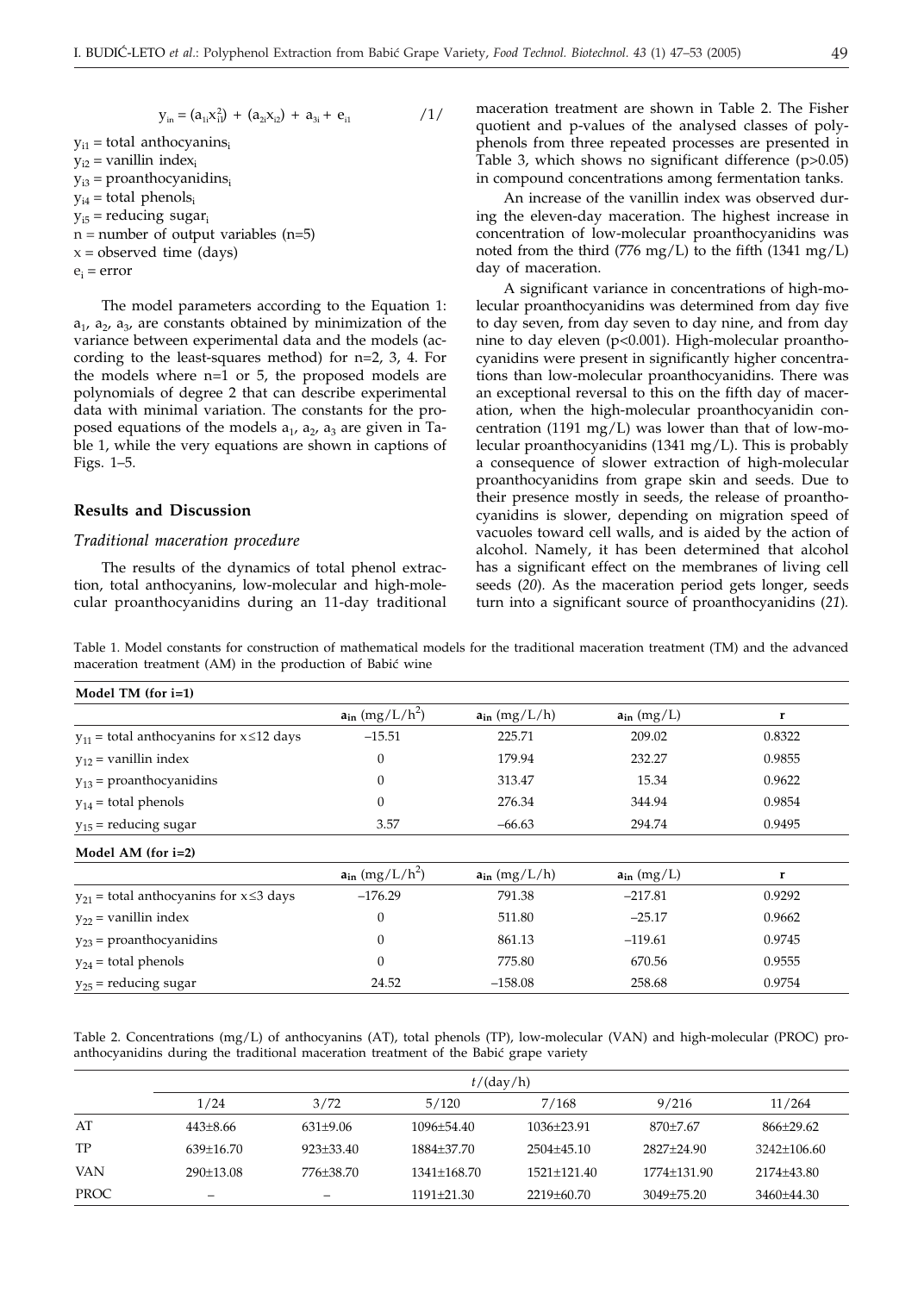|                    | F    | р    |
|--------------------|------|------|
| Total anthocyanins | 0.01 | 0.96 |
| Vanillin index     | 0.05 | 0.77 |
| Proanthocyanidins  | 0.26 | 0.95 |
| Total phenols      | 0.05 | በ 99 |

Table 3. The Fisher quotients (F) and p-values obtained through analysis of variance in three repeats of maceration

It has been indicated that flavan-3-ols and oligomeric proanthocyanidins are mainly released from grape skin, while the seeds and peduncle are significant sources of polymeric proanthocyanidins in wine (*6*)*.*

A significant increase (p<0.001) in concentrations of anthocyanins was achieved on the fifth day of the maceration, when the measured concentration was highest (1096 mg/L). Increased temperature (29 °C), with concurrent action of alcohol, favourably influences the re-



**Fig. 1.** Mathematical models for total anthocyanins, compared to experimental data for traditional (TM) and advanced (AM) maceration treatment.  $y_{11} = -15.51x^2 + 225.71x + 209.02$ ;  $y_{21} = -176.29x^2 + 791.38x - 217.81$ 



**Fig. 2.** Mathematical models for vanillin index, compared to experimental data for traditional (TM) and advanced (AM) maceration treatment.  $y_{12} = 179.94x + 232.27$ ;  $y_{22} = 511.80x - 25.17$ 



**Fig. 3.** Mathematical models for proanthocyanidins, compared to experimental data for traditional (TM) and advanced (AM) maceration treatment.  $y_{13} = 313.47x + 15.34$ ;  $y_{23} = 861.13x - 119.61$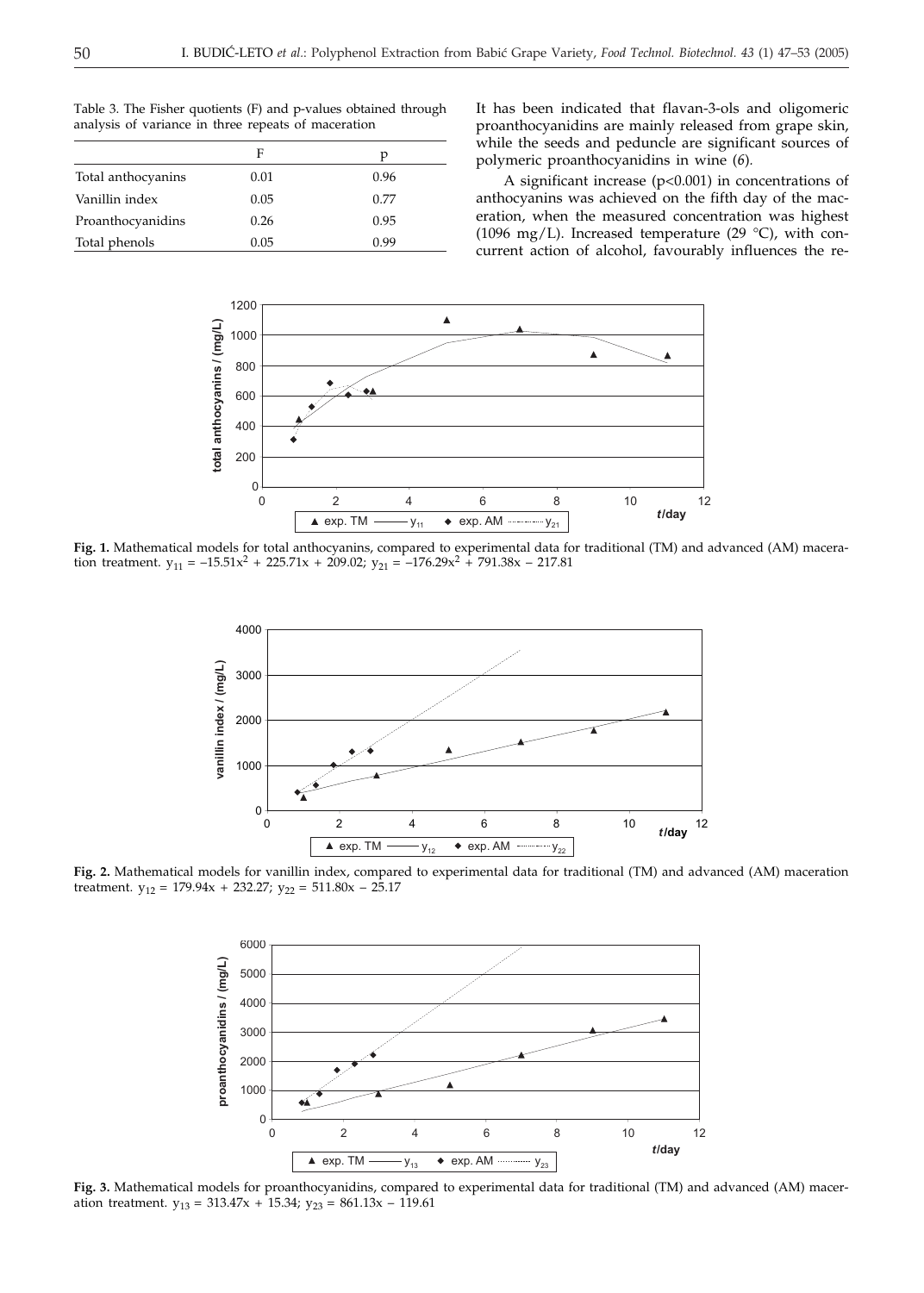

**Fig. 4.** Mathematical models for total phenols, compared to experimental data for traditional (TM) and advanced (AM) maceration treatment.  $y_{14} = 276.34x + 344.94$ ;  $y_{24} = 775.80x + 670.56$ 



**Fig. 5.** Mathematical models for reducing sugar, compared to experimental data for traditional (TM) and the advanced (AM) maceration treatment.  $y_{15} = 3.57x^2 - 66.63x + 294.74$ ;  $y_{25} = 24.52x^2 - 158.08x + 258.68$ 

lease of anthocyanins from grape skin cells, which was the cause of a substantial increase in anthocyanin concentration compared to the release of anthocyanins on the third day of maceration. On the fifth day of maceration, the bulk of sugar had already fermented; there were 6 Babo degrees of unfermented sugar left in the pomace. After the fifth day of maceration, a gradual decline in anthocyanin concentration was noted, which was not significant (p>0.05). A more significant decrease of anthocyanin concentration occurred from day seven to day nine of the maceration  $(870 \text{ mg/L})$ , while such decrease of anthocyanin concentration from day nine to day eleven was not significant (p>0.05). Ribéreau-Gayon (*22*) reported the decline of anthocyanin concentration after the sixth day of maceration for the Cabernet Sauvignon wines. It is probable that different physical and chemical conditions lead to the decrease of anthocyanins at the prolonged macerations. It has been shown that anthocyanins, due to their polarity, can absorb yeast through their hydrogen bonding. Another reason may lie in a destabilizing action of alcohol, effects of  $SO_2$ , and reaction between flavylium cations  $(A<sup>+</sup>)$  and bisulfit ions leading to colourless anthocyanins (*23*), precipitation with tartaric acid, enzymatic hydrolysis and forming copolimerization products with other polyphenols (*24,25*). Namely, free anthocyanins extracted from grapes are responsible for the bright red colour of young red wine. Development of new, more stable polymeric pigments derived from the reactions between anthocyanins and other polyphenols, mainly proanthocyanidins, is responsible for the colour changes from a bright red of young red wines to a reddish-brown hue (*26*).

#### *Advanced maceration procedure*

The results of monitoring of extraction dynamics by advanced maceration procedure in a macerator (horizontal rototank) are shown in Table 4. The maximum concentration (684 mg/L) of anthocyanins, achieved in the forty-fourth hour (1.8 days) of the maceration, was approximately in the region of anthocyanin concentration observed on the third day of traditional maceration, but was lower than the maximum concentration in traditional maceration (1069 mg/L). At the time there were 30.28 g/L of unfermented sugar in the sample, while the temperature in the macerator was 27 °C. The increase of anthocyanins in the macerator was 220 %, while the increase in traditional maceration was 241 %. By the end of maceration, the anthocyanin concentration did not drop significantly; in the 68th hour (2.8 days) it was 632 mg/L (T=20  $\degree$ C, 20 g/L), which is 7.6 % lower than the maximum concentration. Due to the limited duration of modern maceration treatment it was not possible to observe a significant drop of anthocyanins, because maceration was interrupted after 68 hours. Therefore, the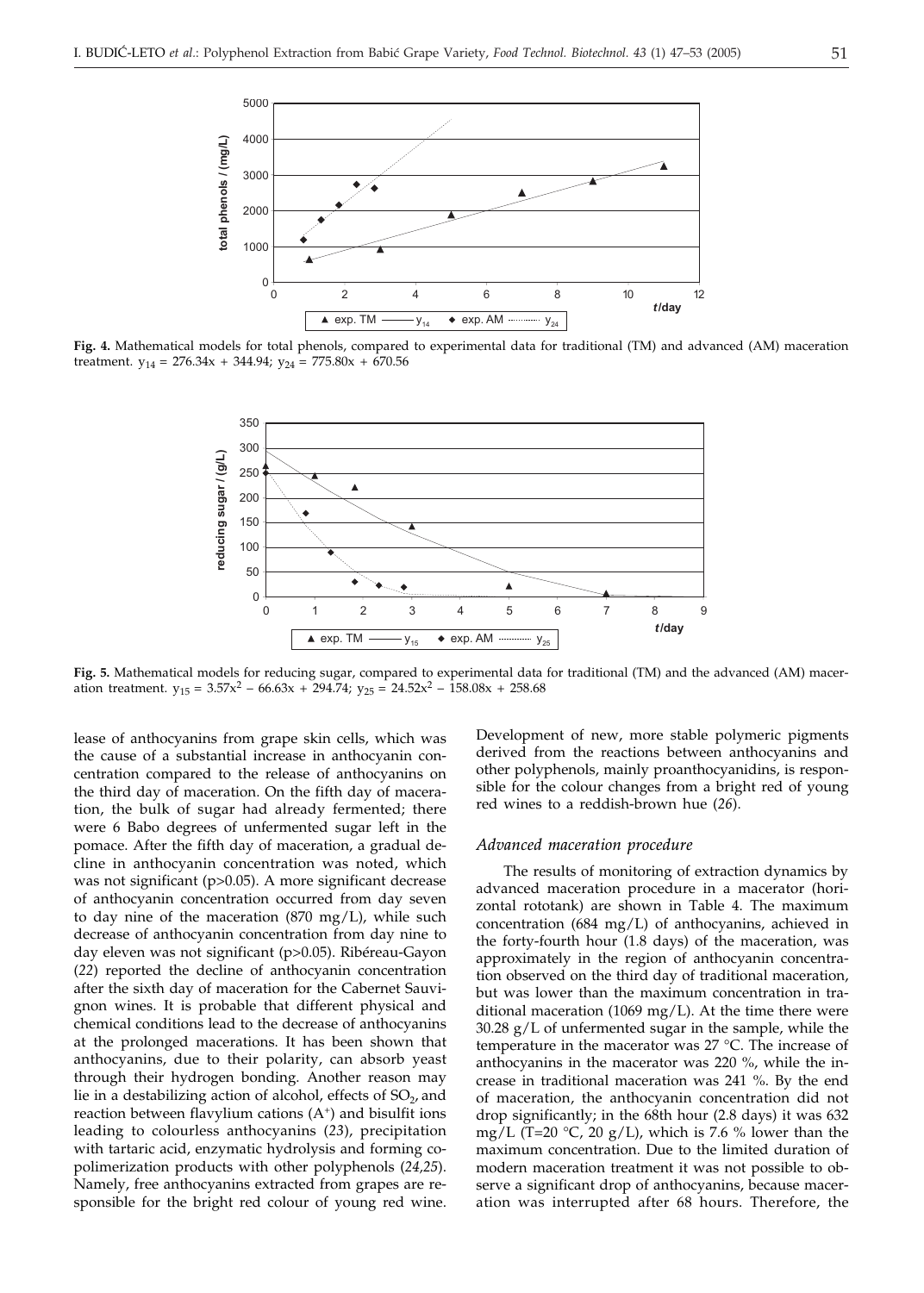|                                  | t/h             |             |                |                |              |  |
|----------------------------------|-----------------|-------------|----------------|----------------|--------------|--|
|                                  | 20              | 32          | 44             | 56             | 68           |  |
| Anthocyanins                     | $311 \pm 15.30$ | $526+26.86$ | $684+20.20$    | $609+13.45$    | $632+12.70$  |  |
| Total phenols                    | 1188±34.80      | 1746±30.02  | 2160+87.59     | 2735±31.06     | 2633±23.67   |  |
| Low-molecular proanthocyanidins  | $402+9.83$      | $554+11.15$ | $1004 + 14.84$ | $1291 + 25.78$ | $1313+10.11$ |  |
| High-molecular proanthocyanidins | 583±13.05       | 874±11.01   | 1710±13.57     | 1911±9.82      | 2217±9.86    |  |
|                                  |                 |             |                |                |              |  |

Table 4. Concentrations (mg/L) of anthocyanins, total phenols, low and high-molecular proanthocyanidins during the advanced maceration treatment of the Babić grape variety

above-mentioned effects, responsible for the drop in anthocyanin concentrations, could not come forward.

Concentrations of low-molecular proanthocyanidins were from 402 to 1313 mg/L, with an increase of 327 %, while the rise of low-molecular proanthocyanidin concentration in traditional maceration was 268 %. This indicates that the concentration of low-molecular proanthocyanidins in the advanced maceration treatment was twice as high as that in the traditional maceration during the same period of time of maceration.

Concentrations of high-molecular proanthocyanidins in maceration were from 583 to 2217 mg/L. The increase of proanthocyanidin concentration was 379 %. The highest concentrations of low-molecular and high-molecular proanthocyanidins in the advanced maceration, achieved in 68 hours (2.8 days), correspond to 120 hours (day five) of the traditional maceration, while the maximum concentration of total phenols in the advanced maceration corresponds to the hour 168 (day seven) of the traditional maceration.

#### *Mathematical models*

Correlation between the parameters that define wine character and the duration and process of maceration were examined. Namely, a substantial influence of maceration procedure (traditional and advanced) on the concentration of polyphenols in wine was determined by the variance analysis (Table 3). It was possible to determine the behaviour of total anthocyanins, vanillin index, proanthocyanidins, total phenols and reducing sugar from the experimental data obtained under the traditional maceration treatment. The basic shape of the obtained curves was the guiding principle in the construction of models for the advanced maceration treatment. Thereafter, the modeling was to serve in estimation as to what could be expected during the maceration treatment if it were performed for a longer or shorter period of time. Even though the advantage of the advanced procedure is its shorter duration, the proposed models facilitate calculation of polyphenol concentration that can be expected if the advanced procedure lasts longer. However, a realistic period for the estimation of polyphenol concentration under the advanced maceration procedure (with respect to the maceration monitoring time) would be the maximum of 7 days, except for anthocyanins ( $t_{\text{max}}$   $\leq$  3 days), for which the restriction indicated in Table 1 must be applied, since anthocyanin content cannot drop down to zero.

Whether linear or non-linear models are concerned depends on the constants  $a_{in}$  for the 5 parameters examined in this paper. Simple models of linear and polynomial character are proposed and shown in Figs. 1–5, while the coefficients in Table 1 have been used. The figures indicate that the models are of the same shape, regardless of the maceration procedure, but at the same time it is obvious that the advanced procedure effects the same polyphenol concentration in a shorter time. The regression coefficient is considered as the criterion for the estimation of quality of models, since it evaluates the correlation of proposed models with experimental data. Standard errors of parameters, input variables and the Fisher coefficient were determined for all models. The average correlation coefficient for the models proposed for the traditional maceration treatment (TM) is 0.943, while in the models developed for the advanced maceration it is 0.964. The developed models can be used with great certainty in prediction of polyphenol concentration in advanced maceration within 7 days approximately (except for total anthocyanins, where the estimate in the model for modern treatment must be restricted to 3 days maximum).

# **Conclusions**

Through monitoring of polyphenol extraction dynamics in the maceration of the Babić grape variety, it was determined that the maceration process significantly influenced the concentration of total anthocyanins, total phenols, low-molecular and high-molecular proanthocyanidins. In advanced maceration, the highest concentration of low-molecular and high-molecular proanthocyanidins was achieved in 68 hours (2.8 days), which corresponds to the hour 120 (day five) of traditional maceration. The highest concentration of total phenols in the advanced maceration corresponds to 168 hours (day seven) of traditional maceration. The highest anthocyanin concentration observed in the advanced maceration was lower than the highest concentration in traditional maceration. The developed matematical models can be used in the prediction of polyphenol concentration and reducing sugars in advanced maceration within 7 days. The mathematical model in the advanced treatment for total anthocyanins should be limited to three days, for the results obtained beyond that time period are not realistic.

#### *Acknowledgements*

The authors want to express their gratitude to Vinoplod-Vinarija, d.d. Šibenik for their help in this research. This work was supported by the Ministry of Science, Education and Sport of the Republic of Croatia.